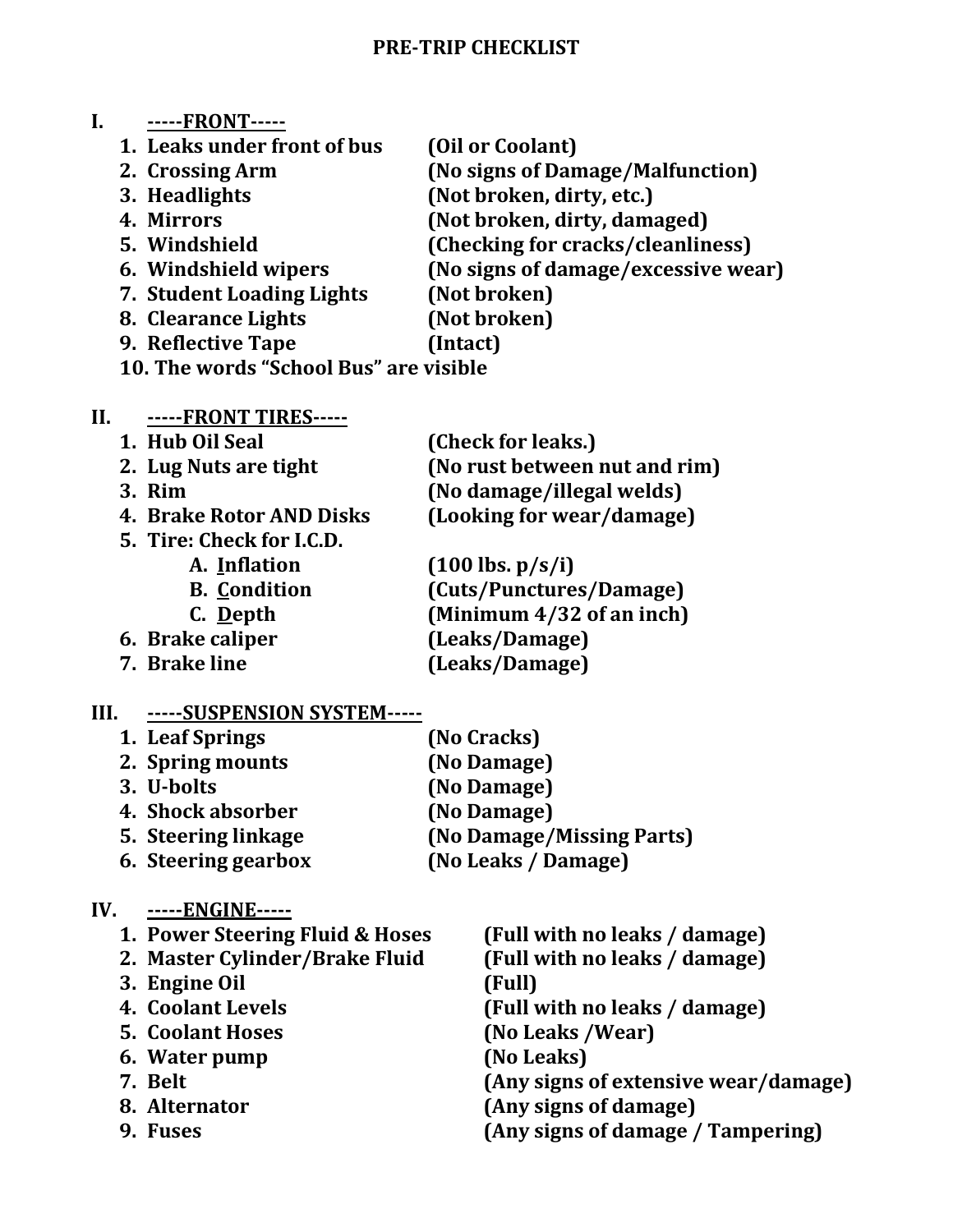| V.   | -----DRIVER SIDE OF BUS-----    |                                                    |
|------|---------------------------------|----------------------------------------------------|
|      | 1. Battery Box                  | (Any corrosion and that batteries are secure)      |
|      | 2. Reflective tape              | (Intact)                                           |
|      | 3. Reflectors                   | (Any Broken)                                       |
|      | 4. Stop Sign and Lights         | (Legible, any damage to lights or reflective tape) |
|      | 5. All Windows                  | (Are any broken?)                                  |
|      | <b>6. Clearance Lights</b>      | (Not Broken)                                       |
|      | <b>7. Transmission Leaks</b>    | (Any Evidence of Leaks?)                           |
|      | 8. Driveshaft                   | (Damage)                                           |
|      | 9. Frame                        | (Damage)                                           |
|      | VI. -----REAR TIRES-----        |                                                    |
|      | 1. Rear Axle Seal               | (Leaks)                                            |
|      | 2. Lug Nuts                     | (No rust between nut and rim)                      |
|      | 3. Rim                          | (No damage/illegal welds)                          |
|      | 4. Brake Rotor and Disks        | (Looking for wear/damage)                          |
|      | 5. Rear Tires: Check for I.C.D. |                                                    |
|      | A. Inflation                    |                                                    |
|      | <b>B.</b> Condition             |                                                    |
|      | C. Depth $(2/32)$ ]             |                                                    |
|      | 6. Bud Spacing between tires    | (Tires are not touching.)                          |
|      | 7. Splashguards                 | (Remove any debris, check for damage)              |
| VII. | <u>-----REAR OF BUS-----</u>    |                                                    |
|      | 1. Clearance Lights             | (Not Broken)                                       |
|      | 2. Student Loading Lights       | (Not Broken)                                       |
|      | 3. The words "School Bus"       | (Clearly visible)                                  |
|      | 4. Reflective Tape              | (Intact)                                           |
|      | 5. Reflectors                   | (Damage)                                           |
|      | 6. Brake Lights (Red)           | (Clean/Any Damage)                                 |
|      | 7. Turn Signals (Yellow)        | (Clean/Any Damage)                                 |
|      | 8. Reverse Lights (White)       | (Clean/Any Damage)                                 |
|      | 9. Emergency Door               | (Completely opens, latches, disengages)            |
|      | 10. Brake Caliper               | (Leaks; Damage)                                    |
|      | 11. Brake Lines                 | (Leaks)                                            |
|      | 12. Leaf Springs                | (Cracks/Damage)                                    |
|      | <b>13. Spring Mounts</b>        | (Damage)                                           |
|      | 14. U Bolts                     | (Damage)                                           |
|      | <b>15. Shock Absorbers</b>      | (Damage)                                           |
|      | 16. Frame                       | (Damage)                                           |
|      | 17. Exhaust                     | (Leaks / Damage)                                   |
|      | 18. Fuel Cage                   | (Leaks / Damage)                                   |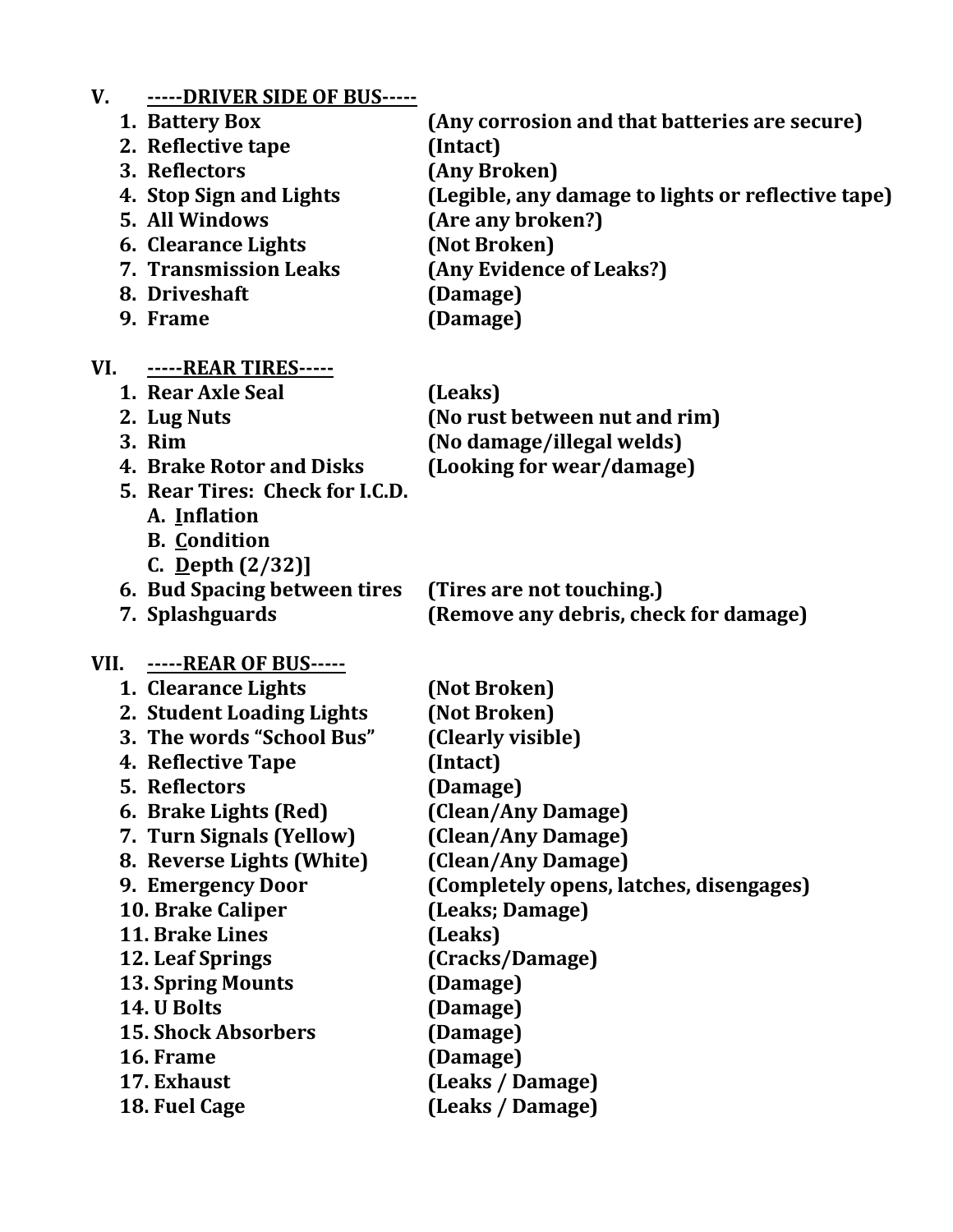**VIII. -----DOOR SIDE OF BUS----- (all items from driver side are repeated)**

- 
- **2. Fuel Cap (Cap is secure.)**

**1. Wheelchair Lift (Door opens, latches and closed properly)**

## **IX. -----ENTERING THE SCHOOL BUS-----**

**1. Weather Stripping (Intact) 2. Door & Door Windows (Broken Window / Damage) 3. Step Treads (Grip is adequate.) 4. Handrail (Secure) 5. Triangular Reflectors (Present) 6. Fire Extinguisher (Present & Full) 7. Body Fluid Kit (Present & Stocked) 8. First Aid Kit (Present & Stocked)**

### **X. -----IN THE DRIVER SEAT-----**

| 1. SEAT BELT | (Make sure it latches and is secure) |
|--------------|--------------------------------------|
| 2. Door      | (Closes and latches properly)        |

**3. START ENGINE** 

**4. Say "I have had a safe start."**

# **Normal Automotive Components**

- **1. Student Mirror (Aligned to suite driver & view all passengers) 2. Outside Mirrors (Aligned to suite driver)**
- **3. Steering Wheel (No more than 2 inches of play)**
- **4. Windshield (Clean and without obstructions)**
- **5. Windshield Wipers (Work Properly)**
- **6. Windshield Washer Fluid (Work Properly)**
- **7. Gauges (Water, Voltage, Oil)**
- **8. Horn (Function Properly)**
- **9. Headlights (High & Low Beams Function)**
- **10. Turn Signals (Function Properly)**

 **11. Hazard Lights (Function Properly)**

 **11. Brakes [Failure to examine brakes will result in an automatic FAILURE.]**

- **1) Hydraulic/Service – Press brake 3 time: Hold for 5 Seconds**
- **2) Parking – Engage park; Shift gear to DRIVE; press accelerator**

**3) Antilock Braking System (ABS) - Check for lamp on instrument panel Components Unique to the School Bus**

- **1. Strobe Light (Leave on during inspection and route)**
- **2. Heaters (Functions Properly)**
- 

- **3. Fan (Functions Properly)**
- **4. Dome Lights (Functions Properly)**
- **5. MASTER SWITCH!!!**
	- **A. Activate Amber/Yellow Lights**
	- **B. Get up and begin walking to the rear emergency exit.**
	- **C. Visually inspect seats and ALL emergency exits.**
	- **D. Open the rear door and inspect the amber student lights.**
	- **E. Return to front of bus and open doors.**